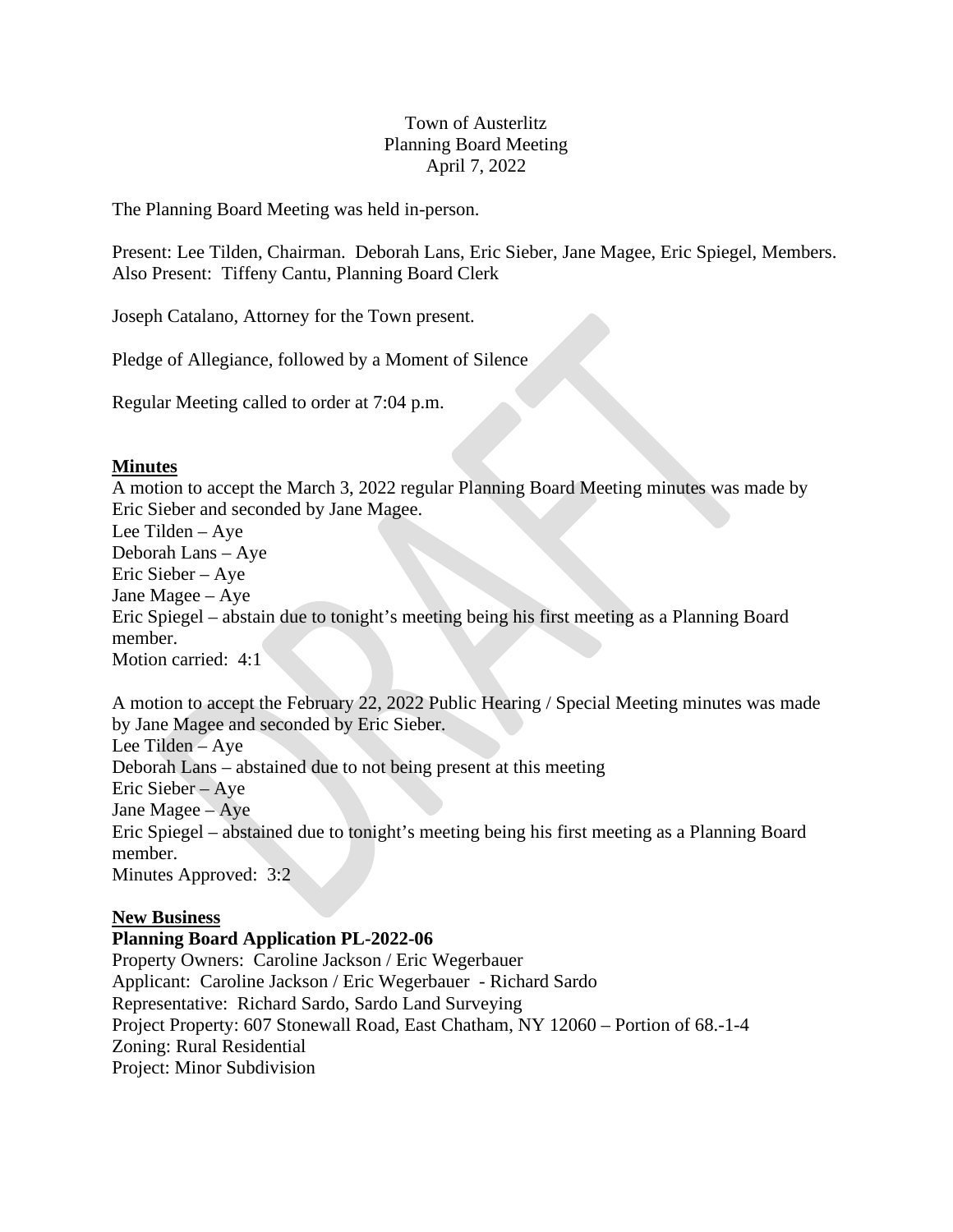Chairman Tilden asks Mr. Sardo to discuss the project. The request is to subdivide existing property into three parcels. Mr. Sardo shares his maps and describes the parcels and existing right of way to the rear of the property. There is one parcel with an existing residence and existing right of way – a gravel driveway. In the past, these parcels were consolidated but now they want to parcel it out again but make it two lots instead of one. The third parcel would be the "remainder" land shown on the map. There is discussion with Joe Catalano about the access and frontage.

Chairman Tilden confirms with Mr. Sardo that this is indeed a subdivision of technically 3 lots and Mr. Sardo confirms, yes.

Chairman Tilden asks about the deed and if all 3 parcels are on the deed. Mr. Sardo says the deed describes two parcels – but this is the current parcels  $1 \& 2$  together plus the remainder. The remainder would be considered Parcel 3.

Chairman Tilden asks Mr. Sardo when the consolidation happened. Mr. Sardo guesses it was more than 10 years ago. Mr. Sardo offered to get the correct amount of years.

Chairman Tilden asks Joe Catalano if the easement should be affected by the new subdivision law recently passed and Mr. Catalano says it does not appear to be. Mr. Sardo explains the easement was used to access both lots.

There is discussion about length of time on subdivision laws.

Chairman Tilden talks through the application and asks the Planning Board if anyone has any other questions. Joe Catalano points out a note that needs to be fixed on the map by Mr. Sardo.

Chairman Tilden asks about a SEQRA designation – Joe Catalano confirms this is an unlisted action.

A motion is made by Deborah Lans to designate this project an unlisted action under SEQRA and the motion is seconded by Jane Magee.

Lee Tilden – Aye Deborah Lans – Aye Jane Magee – Aye Eric Sieber – Aye Eric Spiegel - Aye Motion Carried: 5:0

Joseph Catalano asks for details about the note referring to the Northern Long Eared Bat in the EAF. Chairman Tilden asks if the DEC needs to be brought in as an involved agency. Joseph Catalano says the Planning Board needs to know what the note about the Bat actually means. Mr. Sardo says construction work limitations are usually during mating season and that he can make a note of this on the map. Chairman Tilden confirms that this note of construction work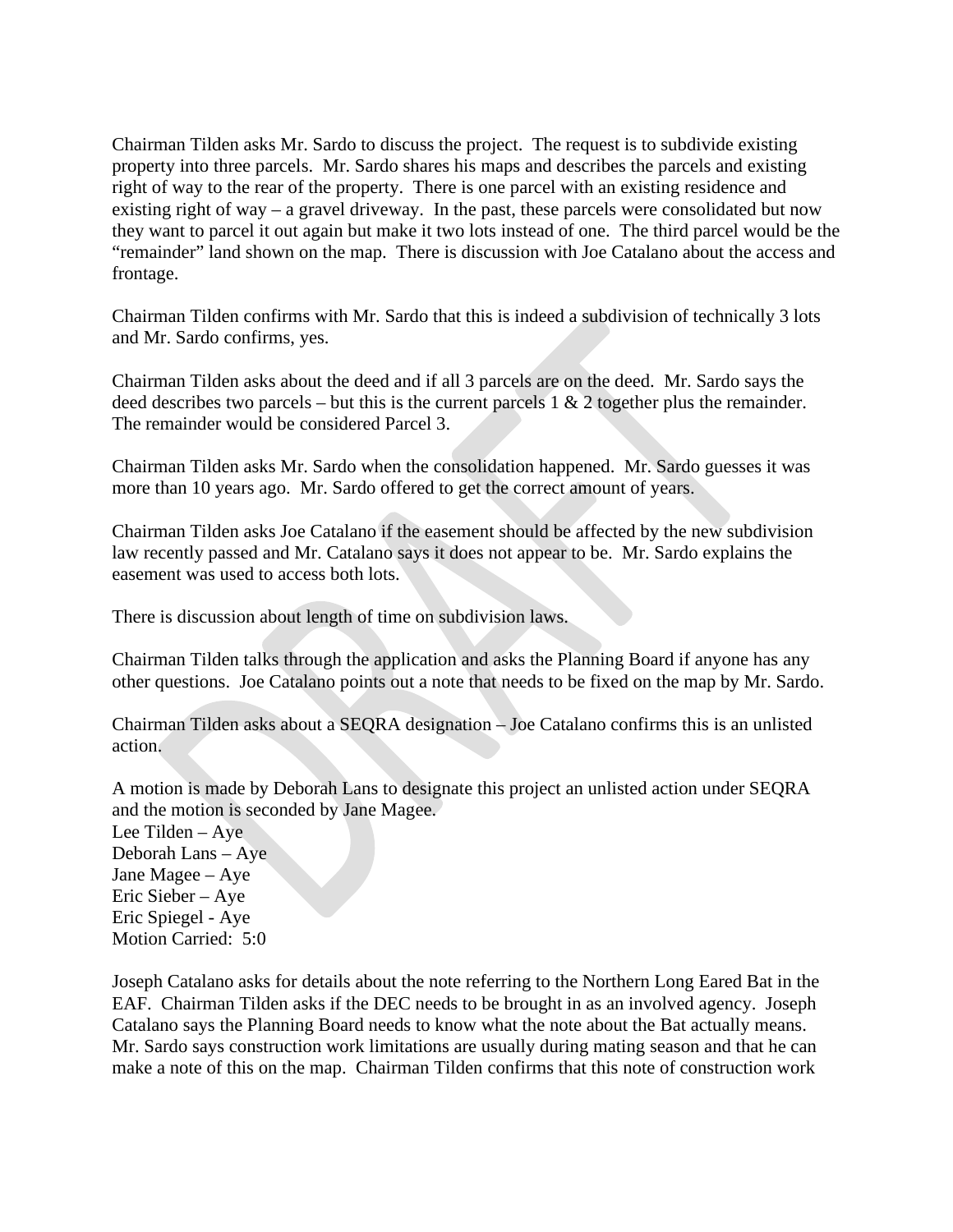limitations during the Bat mating season would be a condition of approval by the Planning Board and passed on to the Code Enforcement Officer.

Mr. Sardo states that the condition with this particular Bat is that you cannot do land clearing during the mating season. The mating season dates need to be confirmed.

Deborah Lans asks to confirm if the Planning Board should have the written law that protects the bats to be included in the resolution. Joseph Catalano says yes. Discussion continues about land clearing and the Bat habitat. Chairman Tilden discusses that the condition regarding the Bat habitat is important to include in the resolution because the Planning Board needs to be forward thinking and making sure any future owners of the property know about this condition. Mr. Sardo agrees and also states he will make this note on the map as well.

A motion is made by Deborah Lans to accept the application and supporting materials as complete and is seconded by Jane Magee.

### **Roll Call:**

Lee Tilden – Aye Deborah Lans- Aye Jane Magee – Aye Eric Sieber – Aye Eric Spiegel – Aye Motion carried: 5:0

A motion is made by Eric Sieber to schedule a public hearing for public comment on the application for subdivision 2022-06 as the first order of business at the regular Planning Board meeting on Thursday, May 5<sup>th</sup> at 7pm and is seconded by Eric Spiegel.

### **Roll Call:**

Lee Tilden – Aye Deborah Lans – Aye Jane Magee – Aye Eric Sieber – Aye Eric Spiegel - Aye Motion Carried: 5:0

Mr. Sardo will need a form letter to send out and will return the cards that are sent out to the Planning Board Clerk.

Tiffeny Cantu can email the form letter to Mr. Sardo. Mr. Sardo's list of adjoining property owners does include neighbors across the street. Joseph Catalano suggests Mr. Sardo add these property owners to his map as well.

Joseph Catalano will write the form letter and public notice and send to Tiffeny Cantu.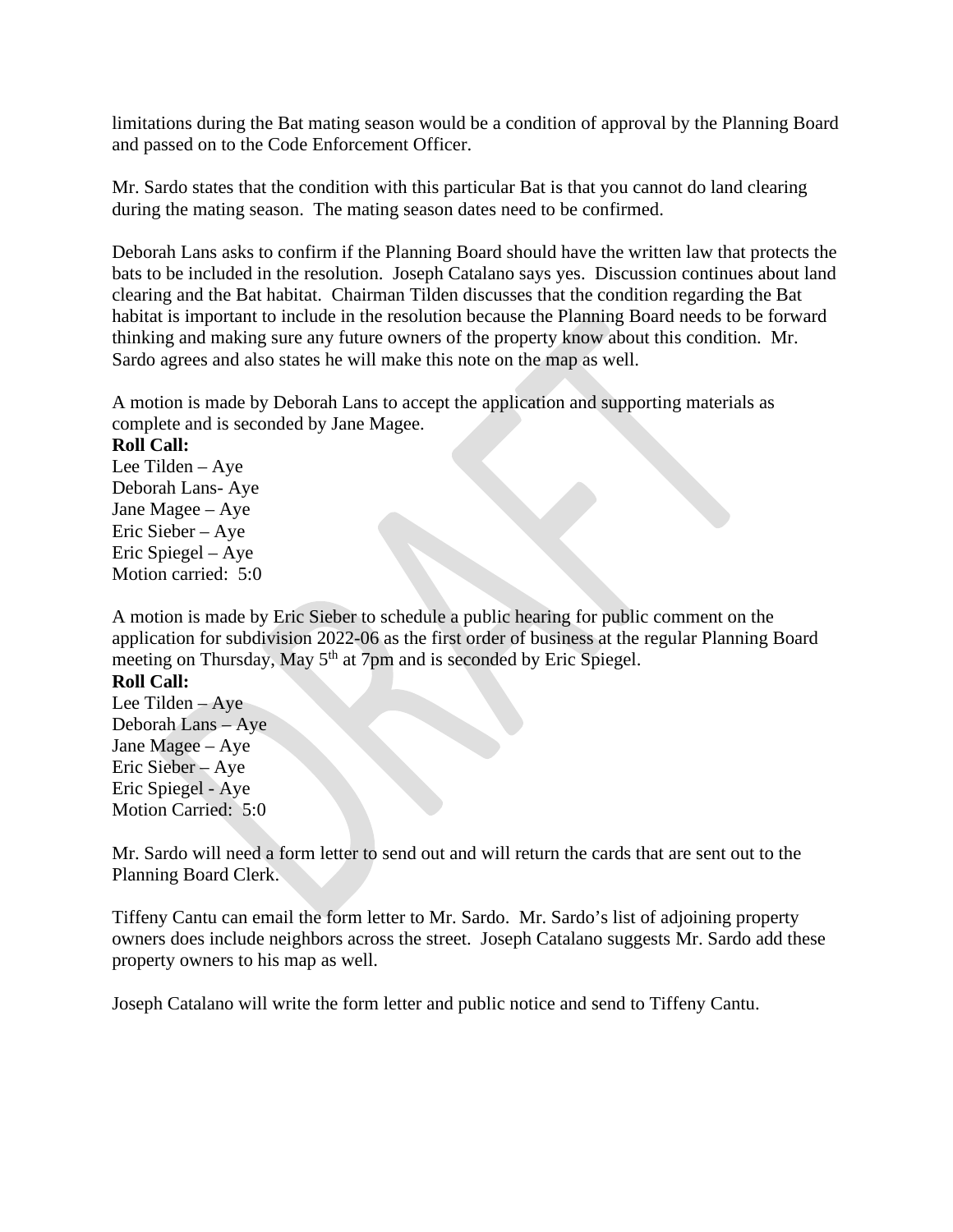#### **New Business**

**Planning Board Application -** *currently no number has been applied* Property Owners: Paula Bednarcik Applicant: Estate of Gloria Oleynek – Paula Bednarcik Representative: Paula Bednarcik Project Property: Indian Trail private road Zoning: Rural Residential Project: Major Subdivision

Chairman Tilden asks the Oleynek family to speak about their project. Sue Geel speaks for the family reviewing the history up to this point. Ms. Geel states they are asking for a minor subdivision and explains that the plan for the land was to give each child a parcel and that their Father started the process many years ago and shares a hand drawn map representing their plan.

The Oleynek family currently has 5 parcels and they want to make changes to then have 6 parcels. Chairman Tilden confirms that in 2008 that there is a condition in the subdivision approval that if there is any further subdivision that their private road needs to be brought up to Town Code. Mr. Tilden confirms this is a condition that cannot be overlooked. Eric Sieber asks about culvert measurements and the Oleynek family says they passed all of the culvert inspections.

Chairman Tilden asks about the phone call to Peter Fitzpatrick. Also at the time, Peter Fitzpatrick received a package of documents from Attorney, Bill Better who had also talked with Joseph Catalano about the project. The Oleynek family states that Bill Better is no longer their lawyer because he was not making any progress. They then read a letter that they brought with them. It is mentioned that back in 2008, Robert Meehan and Fred Oleynek used an 18' pole and walked the full length of Indian Trail to confirm that there were no sections on the road that were less than 18' wide except for where the utility pole is located and the road was approved by Mr. Meehan. There is also discussion by the Oleynek Family that the road has enough room for emergency vehicles to access it.

Joseph Catalano discusses that all of the information is very well stated but that this Planning Board has to consider the condition of the previous plan from 2008 and the current Town Code which cuts off the amount of lots that can be accessed by a private road to 5. Mr. Catalano says that he did explain to their attorney, Bill Better, that there is a way to grant a variance but only upon approval by the Town Board and the Highway Superintendent and this has to happen before the PB can approve anything.

Joseph Catalano says the Planning Board cannot accept the hand drawn map presented by the Oleynek's as an approved subdivision map. The Oleynek's first confirm that the land is going to be surveyed but then discuss that their surveyor says it may be a mute point if the project is not approved and that he is expensive. Mr. Catalano and Chairman Tilden confirm that a formal survey map is required. The Oleynek family does state that Bill Better is no longer their attorney.

Chairman Tilden and Joseph Catalano talk about details.